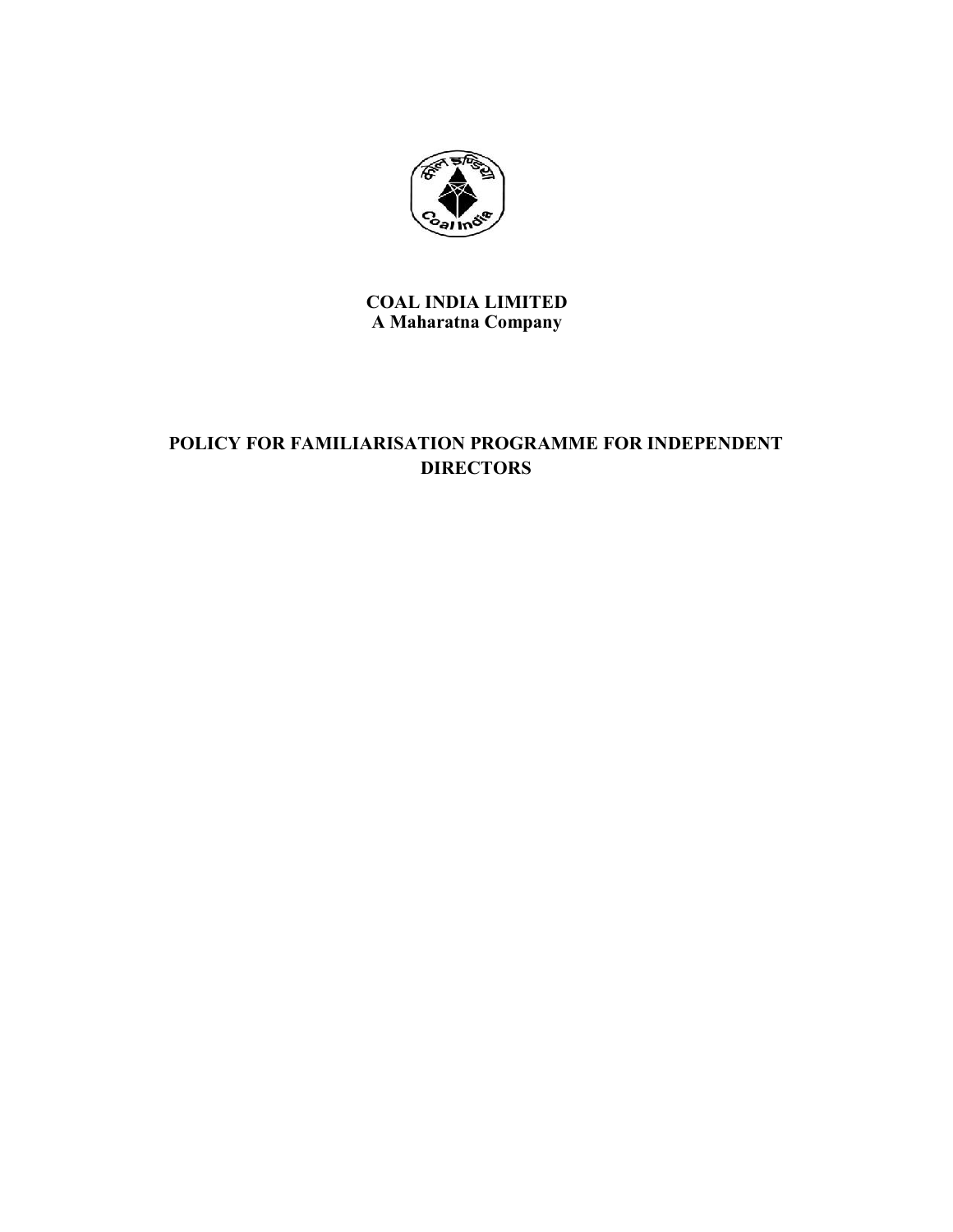

## **POLICY FOR FAMILIARISATION PROGRAMME FOR INDEPENDENT DIRECTORS**

## **1. PREAMBLE**

As required by the provisions of Schedule IV of the Companies Act, 2013 read with Regulations 25 of SEBI (Listing Obligations and Disclosure Requirements) Regulations, 2015 ("the Listing Regulations"), the Company is required to develop a Familiarisation Programme for the Independent Directors of the Company.

## **2. PURPOSE AND OBJECTIVE OF THE POLICY**

To provide insights into the Company to enable the Independent Directors to understand the Company's business in depth and make them accustomed with their roles and responsibilities that would facilitate their active participation in contributing to the Company.

#### **3. FAMILIARIZATION AND CONTINUING EDUCATION PROCESS**

The newly appointed Independent Directors of the Company shall be familiarised with the various aspects of the Company like constitution, vision & mission statement, core activities, business model, geographies in which the Company operates, board procedures, strategic directions, etc., by way of a detailed presentation.

Information material like Code of Conduct, Insider Trading Code, performance highlights, etc., will also to be provided to supplement the presentation and to create awareness to the Independent Directors of their roles, rights, responsibilities towards the Company. Further, the Familiarisation Programme shall also provide information relating to the financial performance of the Company and budget and control process of the Company.

Periodic presentations on need basis will be made to the Independent Directors to update them on all business-related issues and new initiatives undertaken by the Company including any regulatory changes that may have impact on the operations of the Company including roles and responsibilities of the Independent Directors. The Company may also conduct technical sessions by external consultants/ experts, outlining the roles, duties and responsibilities of Independent Directors, from the perspective of various applicable laws.

The Independent Directors may be sponsored to attend various seminars, conferences, training programmes from time to time.